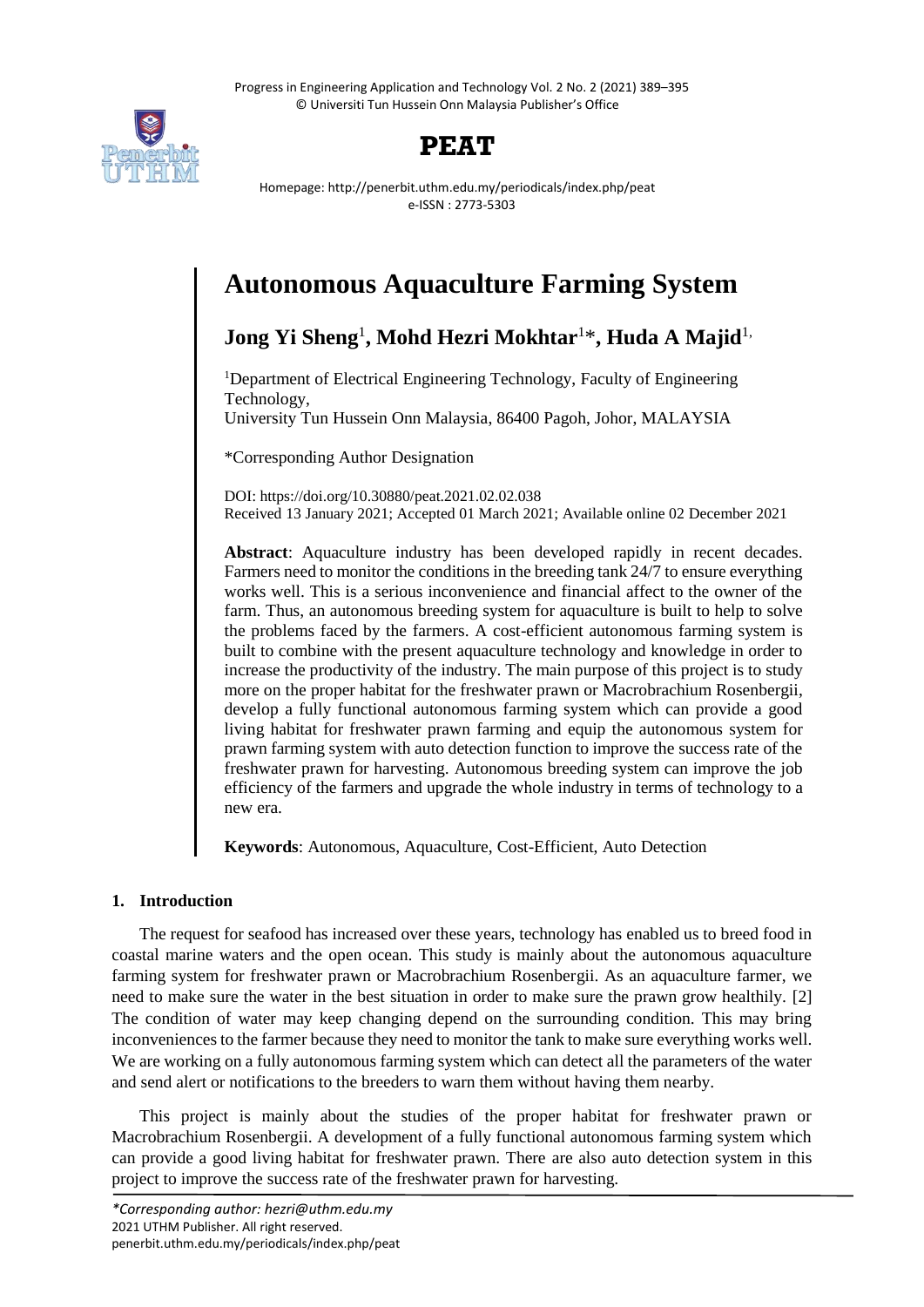# 1.1 Low productivity in traditional monitoring method

Farmers need to monitor the tank situation 24/7 to make sure everything works well. [1] This brings huge inconveniences to the farmers as they cannot do other things except monitoring the water tank condition. Hiring a person to monitor the tank may look to be the best solution for this problem but it also increases the cost of freshwater prawn farming. This solution is failed in the aspect of financial.[2] Next, if the parameters of the water cannot be monitor properly, farmers might not provide a good environment to produce good quality of freshwater prawn.

### 1.2 Scope and expected outcome

This project is carried out to study the proper habitat for freshwater prawn and develop an autonomous monitoring system. An autonomous aquaculture breeding system prototype built to make sure the system is functioning. This project also monitors the parameters of the proper habitat requirement for freshwater prawn. For example, water parameter, food and so on. The parameters, sensor used and equipment needed for this system will be listed in this project. For example, ultrasonic sensor, relay module, Arduino UNO and DC water pump.

The expectation of this project is a system that suits the habitat for freshwater prawn. When the condition of the water tank change, the system can maintain the living habitat or requirements of the prawn. This system is also expected to increase the rate of successful of the freshwater prawn to survive.

# **2. Material and Methods**

This section is about the project methodology. Arduino UNO act as the MCU for the microcontroller, which is the main part of the project. Sensors and relay module are connected to Arduino UNO to make sure all of them function well as expected.

#### 2.1 Materials

| Component                                                | Specification                                                                                                                                                                                                                                                                                                                                |  |  |
|----------------------------------------------------------|----------------------------------------------------------------------------------------------------------------------------------------------------------------------------------------------------------------------------------------------------------------------------------------------------------------------------------------------|--|--|
| Arduino UNO [5]                                          | Processor: ATmega328P<br>Dimension: $68.6$ mm $*53.4$ mm<br><b>Operating Voltage: 5V</b><br>Digital I/O Pins: 14 (6 provide PWM<br>output)<br>Analog Input Pins: 6<br>DC Current per I/O Pin: 20mA<br>Flash Memory: 32 KB (0.5KB used by<br>٠<br>bootloader)<br><b>SRAM: 2KB</b><br>Clock Speed: 16MHz<br>LED_BUILTIN: 13<br>Price: RM 24.00 |  |  |
| DC-12V Pneumatic Diaphragm Water Pump<br>Motor R365 [12] | Voltage: 12V DC<br>Max Flow Rate: 2-3 litre per min<br><b>Maximum Suction: 2 meters</b><br>Price: RM 15.00                                                                                                                                                                                                                                   |  |  |
| Ultrasonic Ranging Module SN-HC-SR04 [10]                | Voltage: $3V - 5.5$ V DC<br>Current: 2.2mA<br>Measuring Range: $2cm - 450cm$                                                                                                                                                                                                                                                                 |  |  |

#### **Table 1: Component specifications**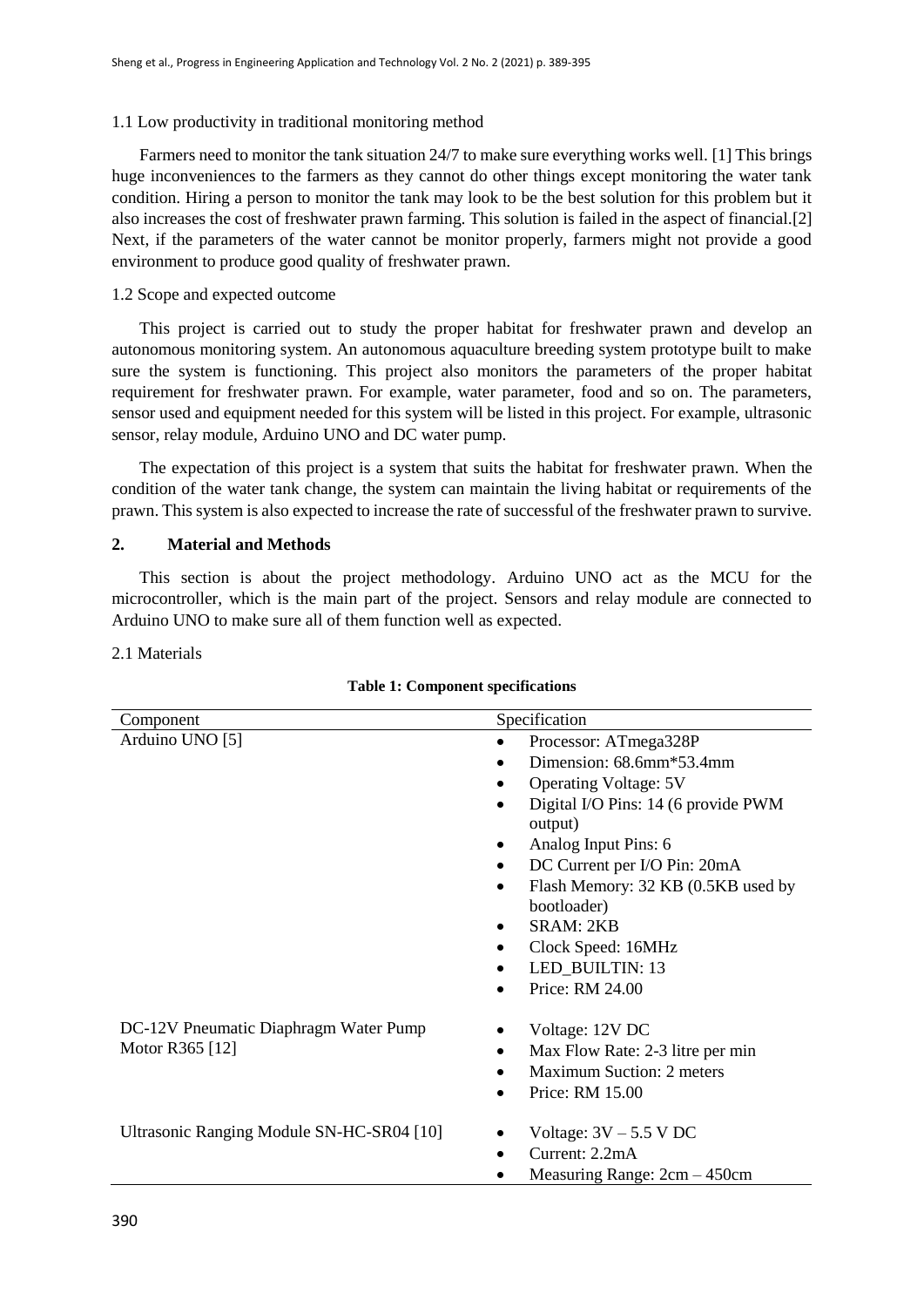|                                    | Working Temperature: $0^{\circ}$ C to $70^{\circ}$ C       |  |  |  |
|------------------------------------|------------------------------------------------------------|--|--|--|
|                                    | Measuring Angle: 15 degree                                 |  |  |  |
|                                    | Dimension: $45 \text{ mm} * 20 \text{ mm} * 15 \text{ mm}$ |  |  |  |
|                                    | <b>Cost: RM 6.00</b>                                       |  |  |  |
|                                    |                                                            |  |  |  |
| Toyogo Storage Box (20 series) [4] | $Size: 510$ mm x 360 mm x 200 mm<br>٠                      |  |  |  |
|                                    | Capacity: 42 liters<br>$\bullet$                           |  |  |  |
|                                    | Price: RM 32.00<br>$\bullet$                               |  |  |  |
| Aquarium Pipe [7]                  | Size: $8 \text{ mm} \times 1 \text{ m}$<br>$\bullet$       |  |  |  |
|                                    | Price: RM 2.00<br>$\bullet$                                |  |  |  |
| Water Solenoid Valve 12V DC [9]    | Voltage: DC 12 V<br>٠                                      |  |  |  |
|                                    | Power: 15 W<br>$\bullet$                                   |  |  |  |
|                                    | Current: $1.25A$                                           |  |  |  |
|                                    | Inlet and Outlet Thread Diameter: $G\frac{1}{2}$           |  |  |  |
|                                    | Price: RM 24.90<br>$\bullet$                               |  |  |  |
| 5V Relay Module [8]                | <b>Operating Voltage: 5 V</b><br>$\bullet$                 |  |  |  |
|                                    | Maximum load: AC 250 V/10 A, DC<br>$\bullet$               |  |  |  |
|                                    | 30V/10A                                                    |  |  |  |
|                                    | Price: RM 7.20                                             |  |  |  |
| Water Flow Sensor [6]              | Allowing Pressure: 1.75 Mpa<br>٠                           |  |  |  |
|                                    | Operating Temperature: $<80$ °C<br>٠                       |  |  |  |
|                                    | Working Voltage Range: DC 5-8 V<br>$\bullet$               |  |  |  |
|                                    | Price: RM 15.00<br>$\bullet$                               |  |  |  |
| 12V AC-DC Power Adapter [11]       | AC input: $100 \text{ V}$ to $240 \text{ V}$<br>$\bullet$  |  |  |  |
|                                    | DC output: $12 \text{ V } 2.0 \text{ A}$<br>$\bullet$      |  |  |  |
|                                    | Cable length: 90 cm<br>٠                                   |  |  |  |

# 2.2 Method

There are many detail steps during designing the system. These included component selection, programming platform, schematic design of components, hardware integration for the prototype and software development. Software development is all about the coding arrangement and simulation. The project prototype was built before the software simulation. This is to ensure the progress goes well after the coding upload and run in the Arduino UNO. The project report has been updated from time to time to avoid any progress did not follow the timeline of the project.

The sensors such as ultrasonic ranging module and water flow sensor have been installed to collect the data from the hatching tank. All the collected data will then send to the microcontroller unit which is Arduino UNO. Data will be process by the Arduino IDE coding. Then, instructions will be given by the microcontroller unit to the equipment such as water pump and solenoid valve. At the final stage, all the data collected from the sensors and equipment can view on Arduino IDE serial monitor.

Figure 1 shows the data transmission block diagram. It shows how the data transmission this autonomous farming system. Figure 2 shows the device operational flowchart which shows how the equipment work together in this system.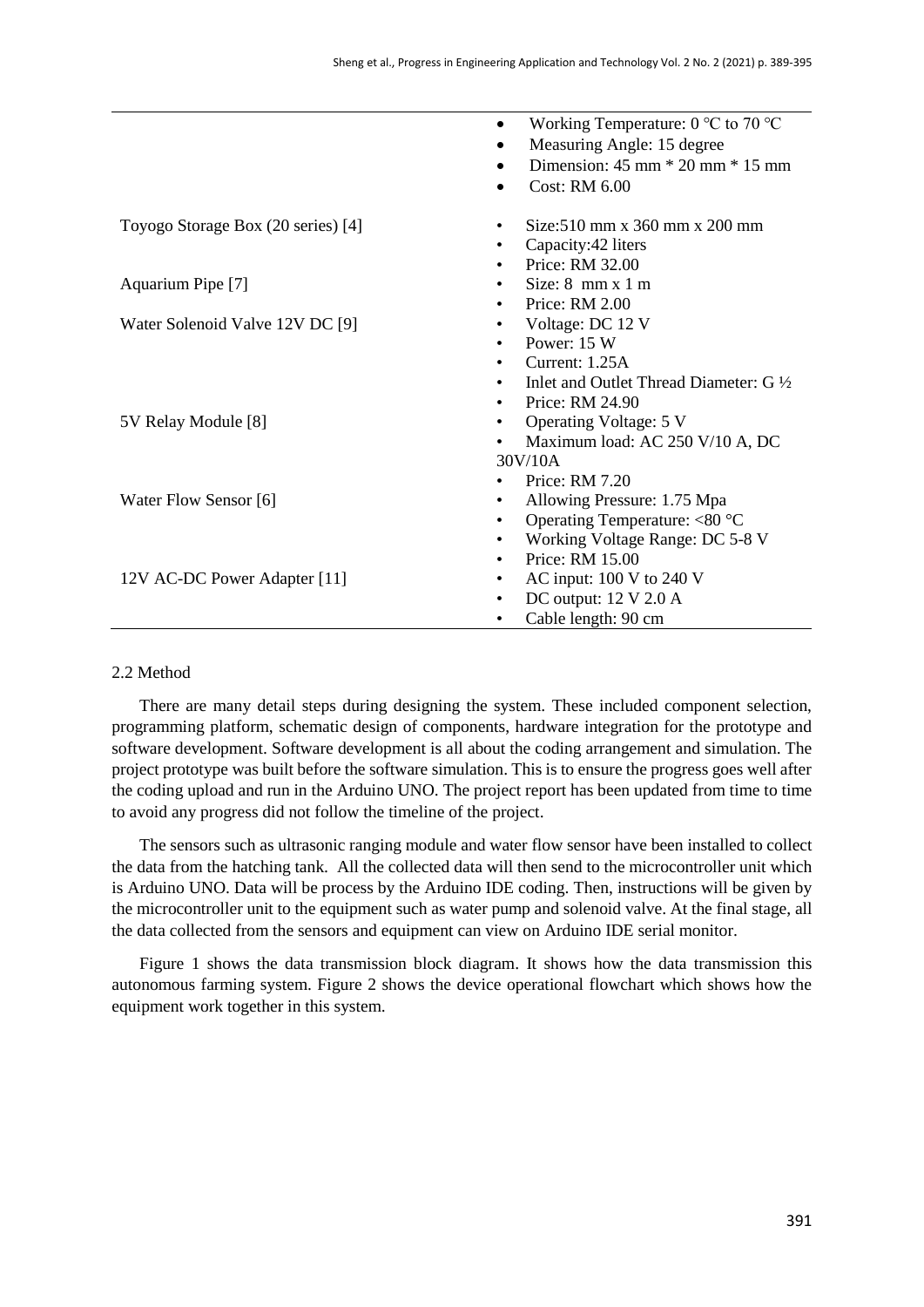

**Figure 1: Data transmission block diagram**



**Figure 2: Device Operational Flowchart**

# **3. Results and Discussion**

This project aims to build an autonomous aquaculture breeding system which can control and monitor the condition of the hatching tank without wasting time and human power. A prototype of the system has been built to show the result of the software integration with it.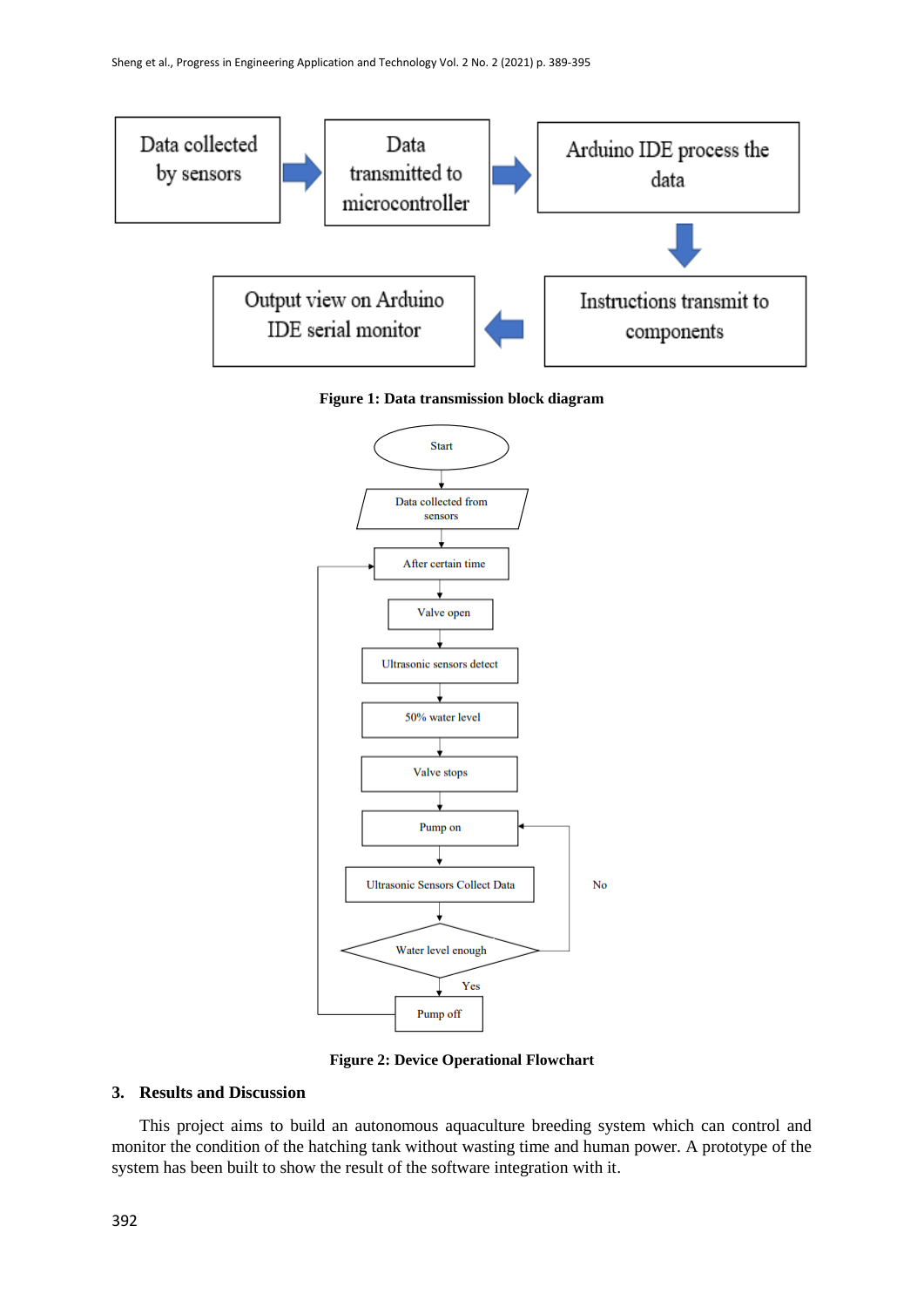# 3.1 Results



**Figure 3: Component Connection Diagram**

Figure 3 shows the independent schematic diagram of the connections of the equipment to build the autonomous system. All the components were connected to the Arduino UNO with jumper wire or single core wire. AC to DC adapter is used to provide enough power for the water pump and solenoid valve as Arduino UNO only has a maximum of 5 V output.



**Figure 4: Connection of Prototype**

Figure 4 shows the complete connection schematic diagram of the equipment in this system. There are three tanks which are main hatching tank, reservoir tank and also an overflow tank. All the equipment uses strong wire tape to fix it at the proper place.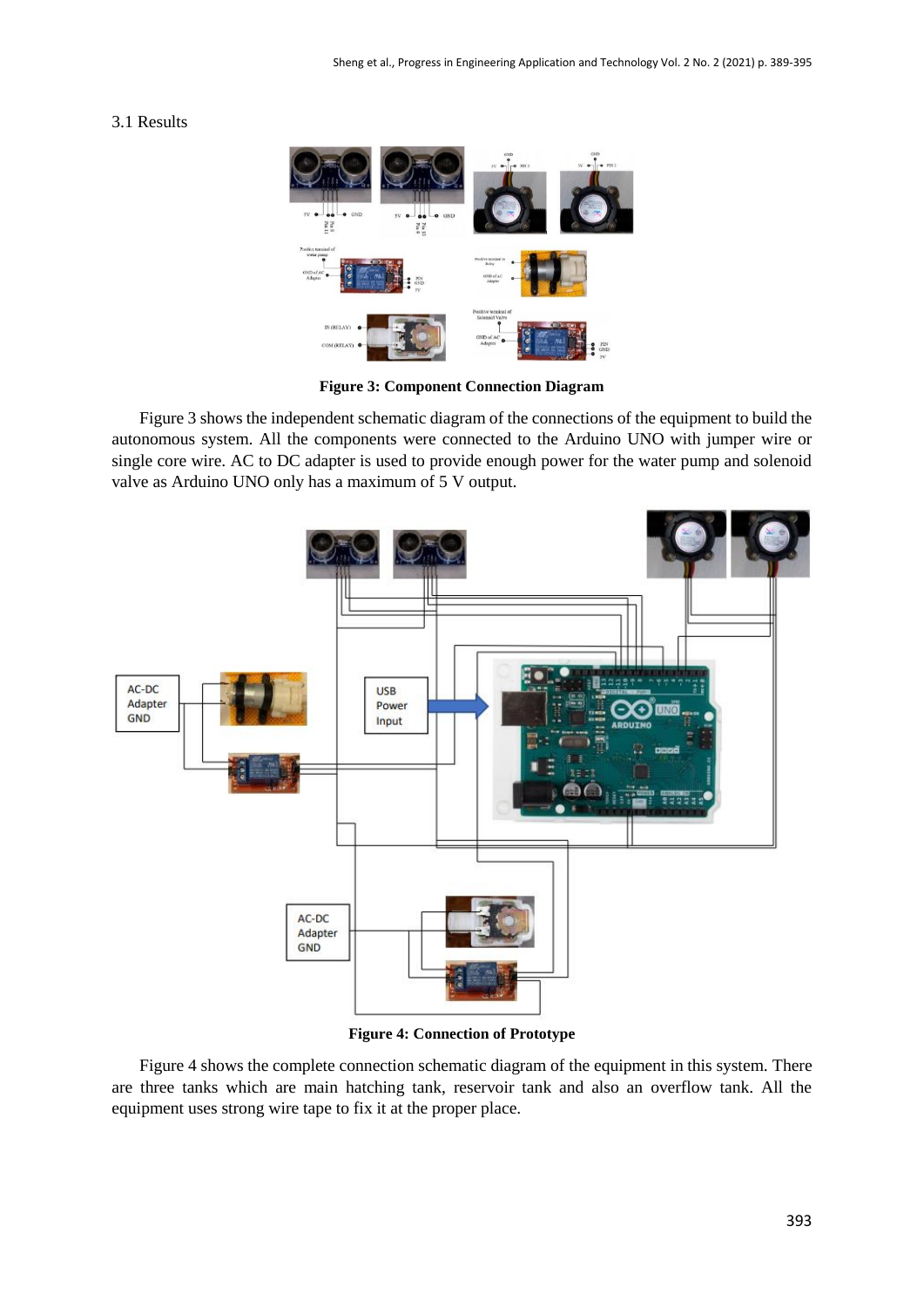|                                   |         |                                     | Send         |
|-----------------------------------|---------|-------------------------------------|--------------|
| Valve OFF                         |         |                                     | $\wedge$     |
| Distance = $15$ cm                |         |                                     |              |
| Distance1 = $10 cm$               |         |                                     |              |
| Flow Rate (OUT) = 83.02 = $L/min$ |         |                                     |              |
| Flow Rate (IN) = 54.13 = L/min    |         |                                     |              |
| PUMP ON                           |         |                                     |              |
| Valve OFF                         |         |                                     |              |
| Distance = $15$ cm                |         |                                     |              |
| Distance1 = $10 cm$               |         |                                     |              |
| Flow Rate (OUT) = $63.86$ =L/min  |         |                                     |              |
| Flow Rate (IN) = 53.46 = $L/min$  |         |                                     |              |
| PUMP ON                           |         |                                     |              |
| Valve OFF                         |         |                                     |              |
| $Distance = 15 cm$                |         |                                     |              |
| $Distance1 = 10 cm$               |         |                                     | $\checkmark$ |
| Autoscroll Show timestamp         | Newline | $\sim$<br>9600 baud<br>$\checkmark$ | Clear output |

**Figure 5: Serial Monitor after the system run**

The result of the system in the serial monitor has shown in Figure 5. The data collected by the sensors and the condition of the equipment can be clearly see in the serial monitor of the Arduino IDE as shown in Figure 5.

### 3.2 Discussions

All the equipment in this project work simultaneously together with the software. This led to a fully functional autonomous aquaculture breeding system. All the parameters can be detected by the system itself and control the in and out of the water simultaneously.

There are problems with the prototypes too, which is low water pressure of the main hatching tank causing the water did not flow out as we expected. This can simply solve by increasing the pressure of the tank. Inconsistency of the ultrasonic ranging module also a problem of this system.

### **4. Conclusion**

As a conclusion of this project, the Autonomous Aquaculture Breeding System is a great innovation that bring tones of benefits to the aquaculture industry. This project has been built with a reasonable price as it as many electronic equipment as well as sensors. The system can circulate the polluted water by itself which controlled by the microcontroller unit, Arduino UNO which can provide a good living habitat for the aquaculture product especially freshwater prawn. However, there are improvements can be adding into this system. The microcontroller unit can be fix in a water proof container to make sure it works normally even though splash by water. The water pressure of the hatching tank should be increase to make the solenoid valve works normally. The tank can be bigger when it comes to the reality to breed more amount of aquaculture products.

### **Acknowledgement**

The authors would like to thank the Faculty of Mechanical and Manufacturing Engineering, Universiti Tun Hussein Onn Malaysia for its support.

# **References**

- [1] Ibrahim K.H. (1962*) Observations on the fishery and biology of the freshwater prawn Macrobrachium malcolmsonii (H. Milne Edwards) of river Godavari*. Indian Journal of Fisheries 9, 433–467
- [2] Rafiqul C., Hironmoy B., Charlles A. (1993). *A Manual for Operating a Small-scale Recirculation Freshwater Prawn Hatchery*. India: Bay of Bengal Programme, 8-28